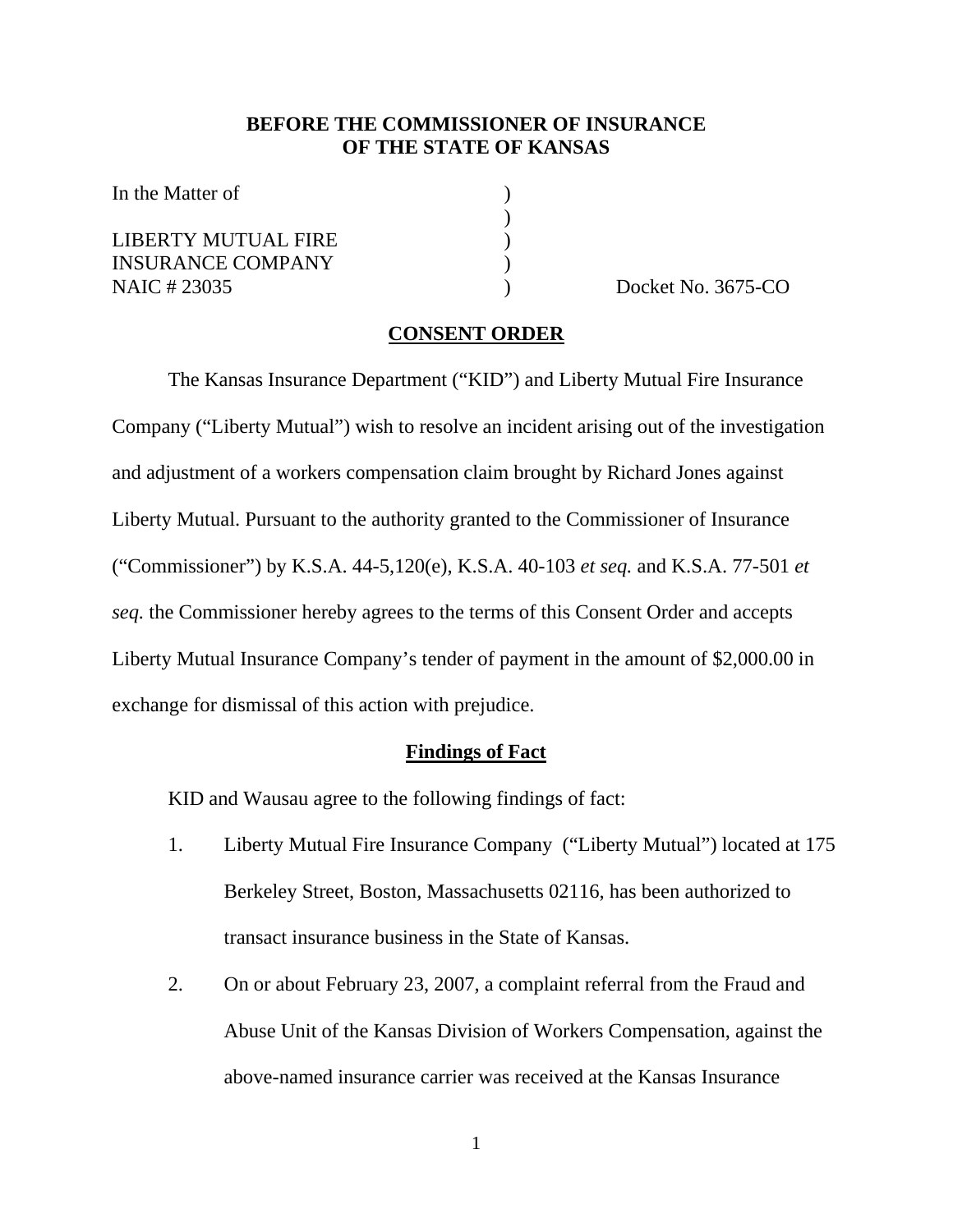Department.

- 3. The complaint was assigned to Ezra J. Ginzburg, Staff Attorney, for his review to determine if a violation of K.S.A. 44-5,120 had taken place and specifically to find whether the insurance carrier had intentionally, knowingly and willfully failed to pay court ordered medical bills duly authorized and ordered by an Administrative Law Judge.
- 4. The Kansas Insurance Department ("KID") has jurisdiction over this matter pursuant to K.S.A. 44-5,120, K.S.A. 40-103 *et seq,* and K.S.A. 77-501.
- 5. In lieu of filing a Summary Order alleging a violation of K.S.A. 44- 5,120(d) arising out of Liberty Mutual's conduct in this Kansas workers compensation claim involving claimant Richard Jones and in lieu of further administrative litigation in this matter by the Kansas Insurance Department for alleged acts of abusive conduct as defined in K.S.A. 44-5,120(d), both KID and Liberty Mutual have jointly agreed to the terms of this Consent Order.
- 6. KID and Liberty Mutual jointly agree that Liberty Mutual will pay the sum of Two Thousand Dollars (\$2,000.00) and KID will dismiss this action with prejudice.
- 7. KID acknowledges that Liberty Mutual admits no liability whatsoever in agreeing to this Consent Order. The payment made pursuant to this agreement shall not be construed in any fashion as an admission of liability on behalf of Liberty Mutual or as an admission that Liberty Mutual was in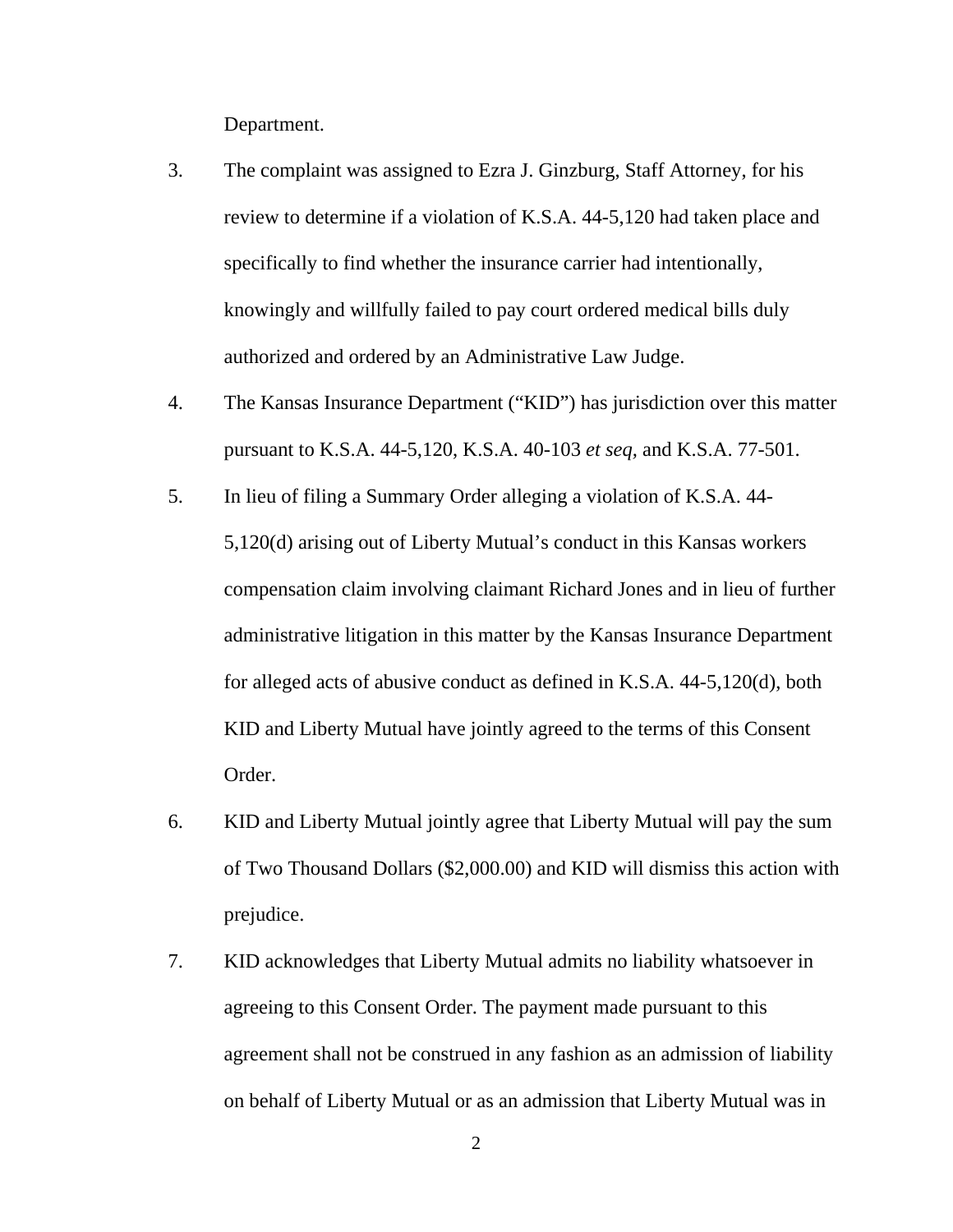any way at fault or committed any wrongful acts for the purposes of this

administrative action or for the purposes of any other litigation,

administrative or civil, arising out of this incident including, but not limited

to, *Richard Jones v. Garney Construction Company and Liberty Mutual* 

*Fire Insurance Company*, *Docket No. 1,023,782*.

## **Applicable Law**

- 1. K.S.A. 77-501 *et seq.*  The Kansas Administrative Procedures Act
- 2. K.S.A. 77-601 *et seq*. The Act for Judicial Review and Civil Enforcement of Agency Action.
- 3. K.S.A. 44-5,120 *et seq*.- Fraudulent or abusive acts or practices; defined; powers, duties and functions of director of workers compensation and commissioner or insurance, etc…

#### **Conclusions of Law**

## **IT IS, THEREFORE, AGREED UPON BY THE COMMISSIONER OF INSURANCE AND LIBERTY MUTUAL FIRE INSURANCE COMPANY ("LIBERTY MUTUAL"):**

a. Liberty Mutual agrees to make a payment of Two Thousand Dollars

(\$2,000) to KID in exchange for the dismissal of this action with prejudice.

8. KID acknowledges that Liberty Mutual admits no liability whatsoever in agreeing to this Consent Order. The payment made pursuant to this agreement is in settlement of disputed claims and shall not be construed in any fashion as an admission of liability on behalf of Liberty Mutual or as an admission that Liberty Mutual was in any way at fault or committed any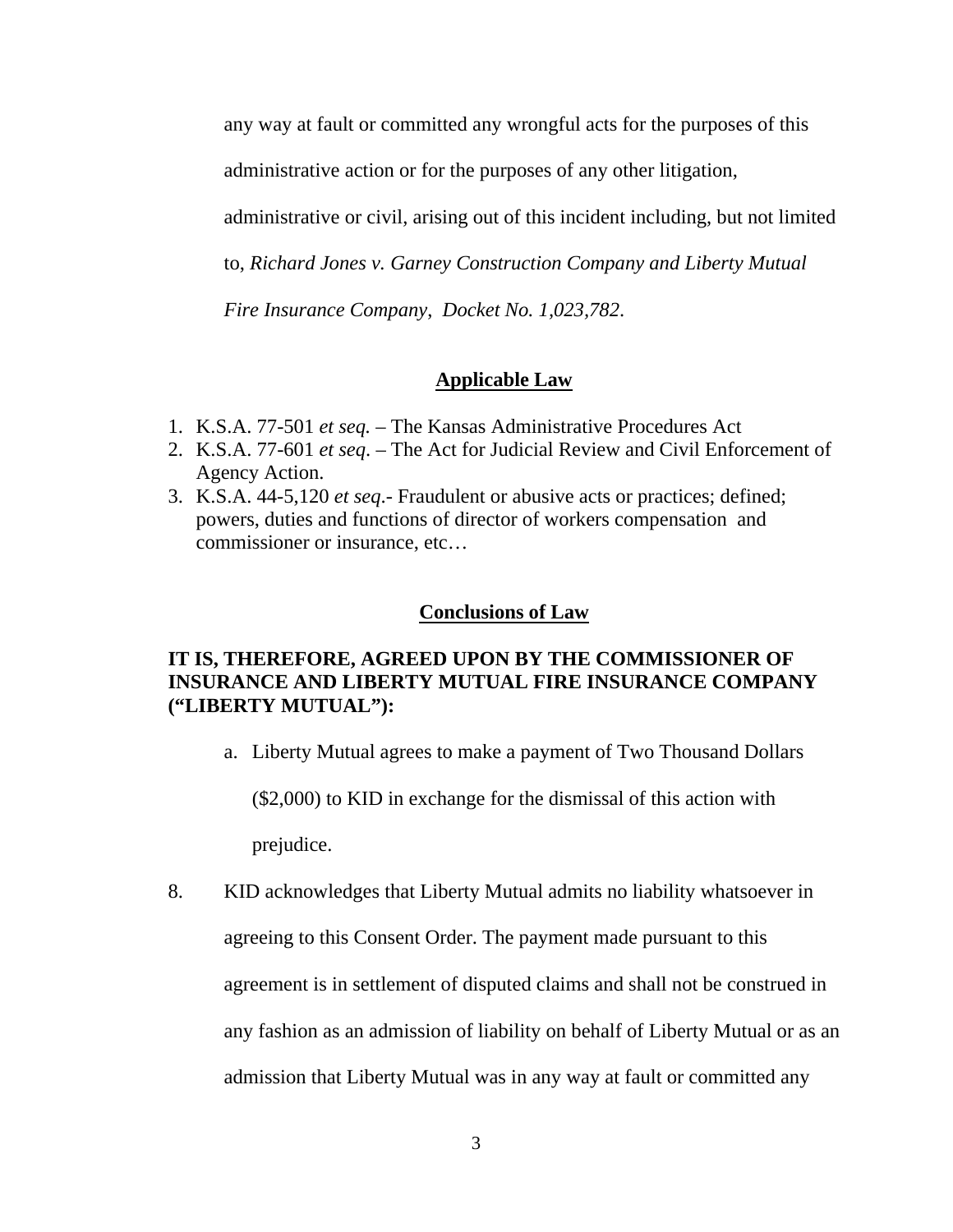wrongful acts for the purposes of this administrative action or for the purposes of any other litigation, administrative or civil, arising out of this incident including, but not limited to, *Richard Jones v. Garney Construction and Liberty Mutual Fire Insurance Company*, *Docket No. 1,023,782*.

- 9. The fact of this payment, the settlement negotiations between KID and Liberty Mutual and the entry of this Consent Order shall not be admissible in evidence in any respect in *Richard Jones v. Garney Construction and Liberty Mutual Fire Insurance Company*, *Docket No. 1,023,782*.
	- a. Upon the entry of this Consent Order this action shall be dismissed with prejudice.
	- b. The entry of this Consent Order is based upon a strict compromise of disputed issues between KID and Liberty Mutual and may not be used as evidence in any other proceeding.
	- c. Liberty Mutual shall deliver, within twenty (20) days of the entry of this Order, the sum of Two Thousand Dollars (\$2,000) to Ezra J. Ginzburg, KID Staff Attorney, on behalf of the Kansas Insurance Department.
	- **d.** If payment is not made as required, KID may vacate and/or declare this Consent Order void and proceed with a Summary Order and a hearing. **IT IS SO ORDERED THIS \_\_22nd\_\_ DAY OF JUNE, 2007, IN THE**

**CITY OF TOPEKA, COUNTY OF SHAWNEE, STATE OF KANSAS.**